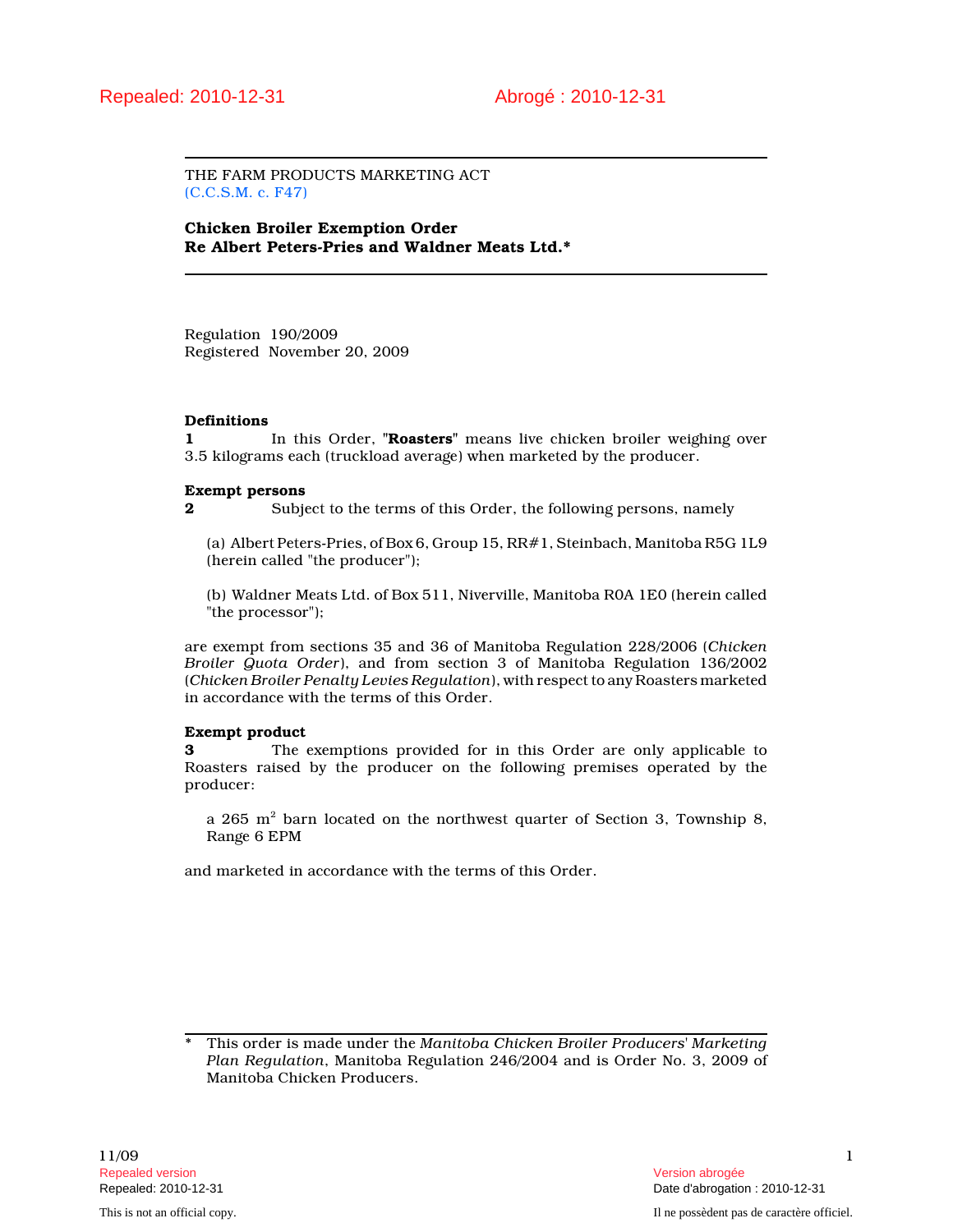### Conditions re marketing

4 This Order is subject to the following conditions:

(a) that the combined marketings of Roasters by the producer to the processor in any calendar month do not exceed in aggregate 835 Roasters weighing in aggregate not less than 2,900 kilograms live weight unless prior written permission from the Board is granted to market additional Roasters in that calendar month;

(b) that all such Roasters are delivered by the producer to the processor at the processor's killing and processing plant located on NW 31-7-4 EPM in the Town of Niverville, Manitoba;

(c) that all such Roasters are killed and eviscerated by the processor at the processor's plant located on NW 31-7-4 EPM in the Town of Niverville, immediately upon receipt from the producer; and

(d) that all such Roasters are processed in accordance with the terms of this Order.

# Conditions re processing

5 This Order is subject to the following additional conditions:

(a) that the processor processes all Roasters delivered to the processor by the producer and ensures that all such Roasters are immediately slaughtered and health inspected; and

(b) that the processor market all Roasters acquired by the processor as having been slaughtered and health inspected.

# Conditions re compliance

6 This Order is subject to the condition that the producer and the processor each comply with Manitoba Regulation 54/2005 (Chicken Broiler Information Order), Manitoba Regulation 195/2004 (Chicken Broiler Administration Fee Regulation), and all price orders of the board with respect t o the marketing of all chicken broilers by the producer to the processor.

### Cancellation

If the producer or the processor fails to comply with any order, regulation, or written directive of the board, or any condition of this Order, the exemption provided in section 2 hereof shall, upon motion of the board to such effect, terminate.

### Non-transferability

8 The exemptions provided in this Order are non-transferable.